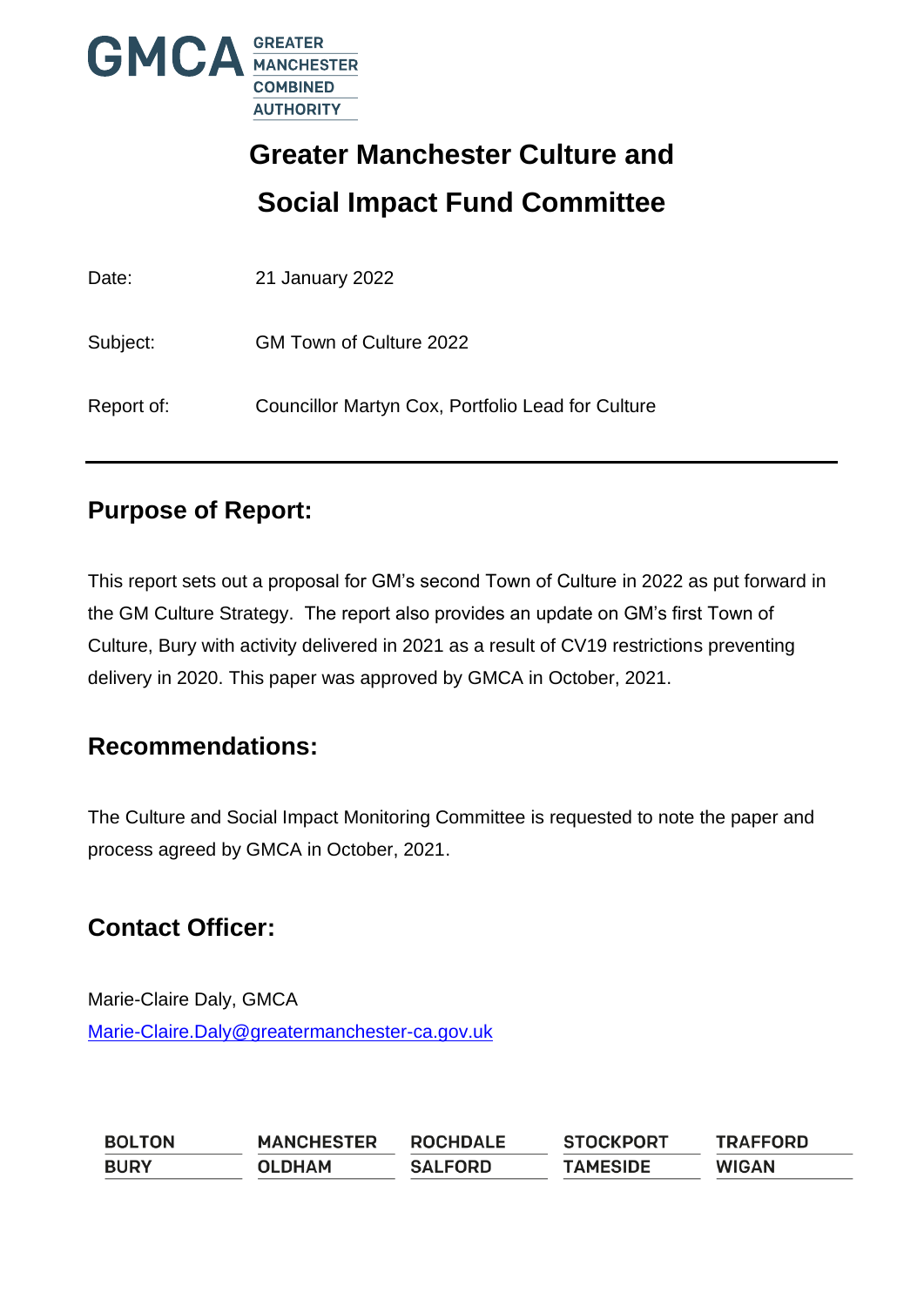# **1. Background**

- 1.1 The GM Culture Strategy set out an ambition to 'Celebrate the distinctive identity of our cities and towns, developing cultural programmes that reflect and respond to place'. To deliver this ambition, in 2019 GMCA ran its first ever Town of Culture programme, supported by Strategic Project funding from the GMCA Culture budget. The process was approved by GMCA in September 2019, and was followed by an invitation for expressions of interest from GM's ten local authorities.
- 1.2 The quality of proposals was high with an independent panel awarding Bury the first GM Town of Culture and £50,000 from the GMCA Culture Fund to support programming. Bury put forward an ambitious and exciting programme called "Happy" celebrating Victoria Wood. Delivery was planned for 2020.
- 1.3 As a result of CV19 restrictions in 2020, the difficult decision was made to postpone Bury's Town of Culture programme to 2021. A hugely successful programme was delivered in 2021, while the country was under some form of restrictions for more than half the year. Despite this, organisers were able to curate and deliver a hybrid programme of online and live events, starting the year with a 24-hour United We Stream party being beamed into more four million homes in more than 22 countries around the world. Throughout the year there were a host of programmes, initiatives and events, including Happy Festival (with The Halle), investment in local artists and a final two-week festival, Burrs Live, which saw the Bury park play host to Head For The Hills featuring Everything Everything and Badly Drawn Boy.
- 1.4 £50,000 investment from GMCA brought in more than £150,000 in additional funds for the programme from Bury Council, Arts Council England and the Victoria Wood Foundation, bringing the total budget to £200,000. There is strong legacy for the programme in Bury with the town in the process of developing a Culture Strategy, with a focus on placing culture at the heart of economic regeneration of towns in the borough.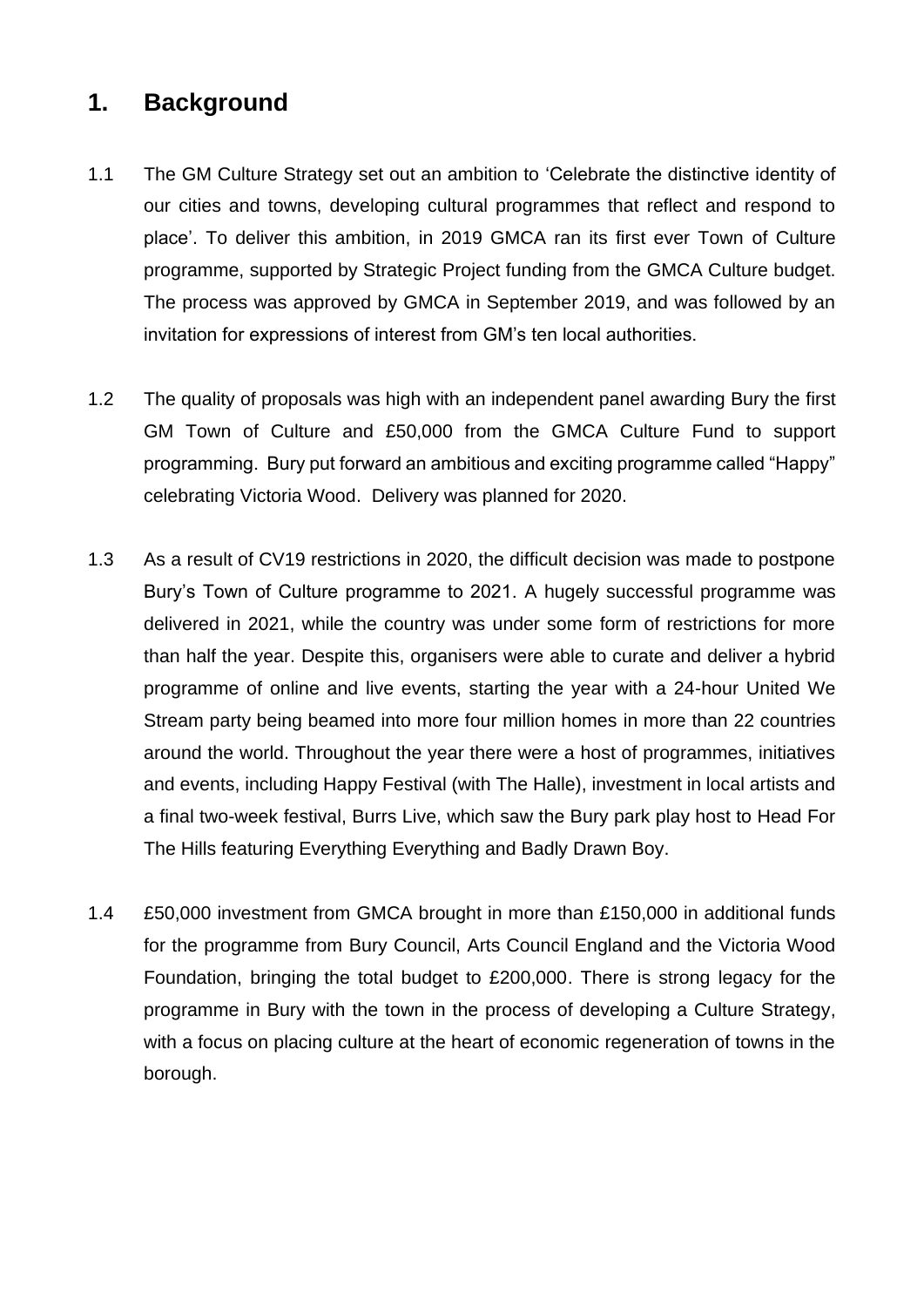# **2. Purpose**

- 2.1 The GM Town of Culture programme has been designed to provide an opportunity to spotlight and celebrate the distinctive culture of GM towns as well as to raise local ambitions for cultural provision, a night-time economy, increase pride in our places and where relevant align with the ambitions for town centres across GM.
- 2.2 The Town of Culture programme will also help better understand existing cultural provision in GM towns, increasing GMCA and LAs ability to support activity in local areas and that local residents care about.

#### **3 Proposed Town of Culture Programme**

- 3.1 To establish the 2022 GM Town of Culture, it is proposed that local authorities will be invited to put forward a single proposal for Town of Culture within their borough. This short proposal should set out the proposed programme, ambition and impact of securing Town of Culture for their nominated town.
- 3.2 To ensure a focus on the town when the very best activity is happening, LAs will be able to nominate the length of their programme (min. 3 months, max. 6 months), providing flexibility if a place has a particularly strong summer, autumn or winter programme.
- 3.3 The GM Town of Culture will build on existing cultural strengths within the selected town, as well as being able to work with GM Culture Fund recipients (35 current recipients including the Halle, The Lowry, Bolton Octagon, The Royal Exchange, Oldham Coliseum, Bury Met, etc) to build a programme of activity.
- 3.4 An independent panel made up of non-LA members or representatives from the GM Culture and Heritage Steering Group will select the winning bid, based upon the bids ambition, impact and additionality. As previously, it is intended this group will be cochaired by Lisa Nandy MP (Chair - Centre for Towns) and a member of GM LEP.